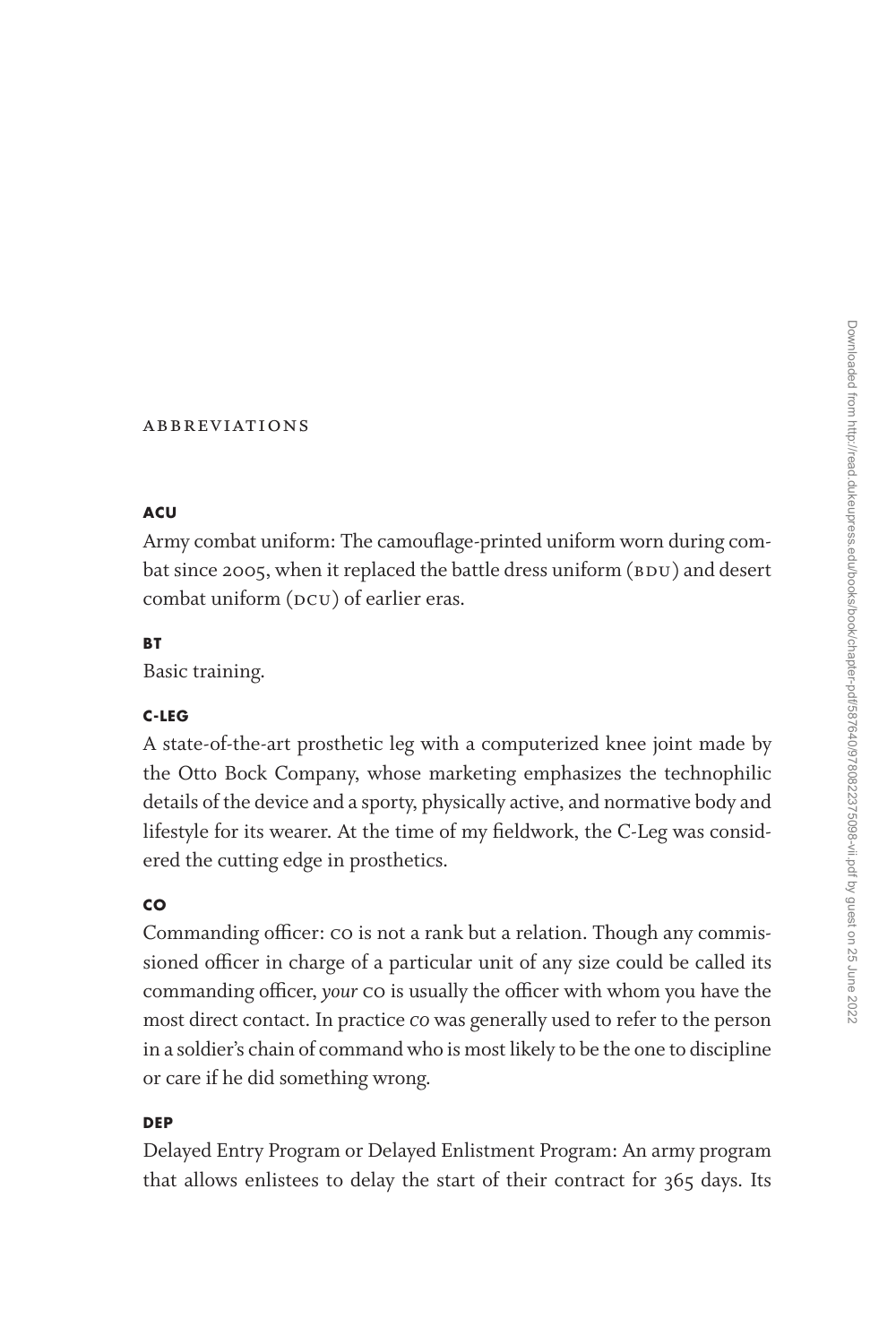main use is to contract people who are seventeen years old and cannot actually begin service until they turn eighteen.

## **DOD**

Department of Defense.

# **EFP**

Explosively formed projectile or explosively formed penetrator: A selfforging shaped charge that, when exploded, propels a superheated piece of metal that forms aerodynamically into a projectile. As they were found in Iraq, EFPs were usually composed of a canister full of explosives with a convex copper disk for a lid, which was formed into a projectile that was dense, hot, and fast and could penetrate the hardened steel of armored vehicles. They were usually considered a subspecies of IED.

## **EXFIX**

External fixator or external fixation device: Sometimes also called a halo, an ExFix is a steel and titanium scaffolding that surrounds and stabilizes a shattered limb and is anchored into the bone with a series of protruding screws.

# **GI BILL**

The original GI Bill was the Servicemen's Readjustment Act passed in 1944 as a way of providing financial support for returning soldiers (or gis, which stands for "government issue" and is said to be derived from "galvanized iron"), including loans, medical expenses, employment insurance, and tuition funds (its most well-known benefit), to help them establish civilian lives. In 1984 an updated version called the Montgomery gi Bill was passed, and in 2008 a new post-9/11 gi Bill was passed with an even more explicit emphasis on training, education, and benefits for family members.

## **IED**

Improvised explosive device: The particular species of homemade bomb that became characteristic of insurgency warfare in Iraq and Afghanistan. In Iraq they were often hidden on the side of or beneath roads traveled by U.S. military vehicles and were sometimes detonated by pressure switches and sometimes by remote.

#### **IVAW**

Iraq Veterans Against the War: Modeled on Vietnam Veterans Against the War, ivaw is an organization of American service members and veterans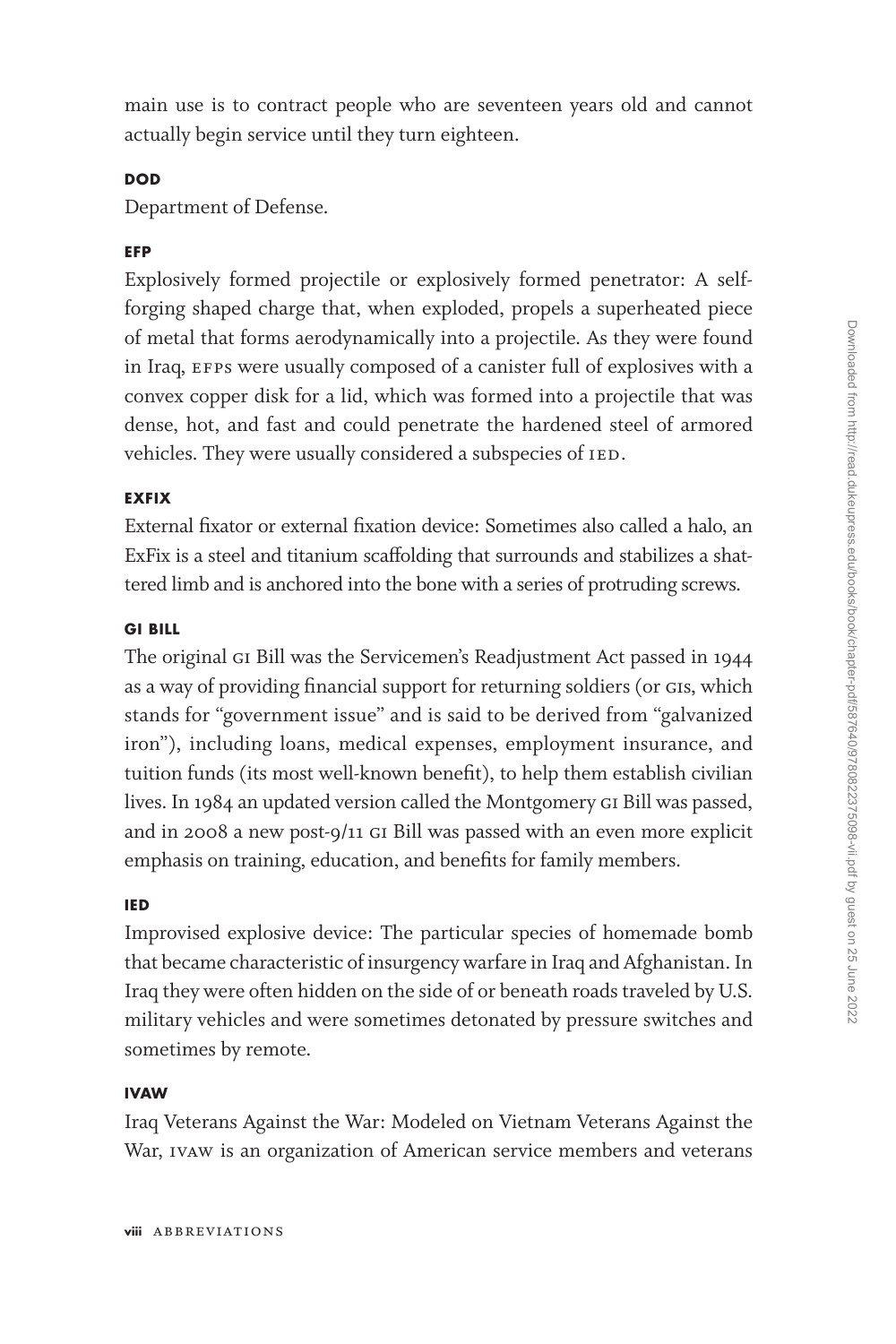who have served since 9/11 and who are organized in opposition to the war in Iraq but who also organize around other issues, like PTSD awareness and sexual violence in the military.

# **MATC**

Military Advanced Training Center: The \$11 million state-of-the-art rehabilitation facility that was opened at Walter Reed in 2007.

# **MOS**

Military occupational specialty: The particular job of an enlisted soldier for which he or she receives training. An mos could be infantryman, radio operator, paralegal specialist, or plumber.

# **MP**

Military Police.

## **MRE**

Meal ready to eat: The nutritionally engineered, dehydrated, and vacuumsealed food for soldiers in the field. mres are the high-tech replacement of the C-Ration of earlier military eras.

# **NCO**

Noncommissioned officer: A service member still in the e (Enlisted) pay grades of rank e4 or corporal or above who is in a supervisorial role.

#### **NMA**

Nonmedical attendant: The person living with and helping an injured service member while he or she requires treatment at a military medical facility that is at least one hundred miles from the service member's home. nmas are (usually) entitled to a per diem and travel expenses from and to their own home and are expected to assist the service member with nonmedical activities of daily living. At Walter Reed, nmas were usually wives, girlfriends, or parents, though occasionally brothers and friends would fill the role. They were entitled to a \$60 per diem, for which they had to file paperwork and receive orders (i.e., official authorization).

#### **OEF**

Operation Enduring Freedom: The name for the U.S.-led mission in Afghanistan that began on October 7, 2001, as a response to 9/11. It also includes operations in Guantánamo Bay, Djibouti, Eritrea, Ethiopia, Jordan,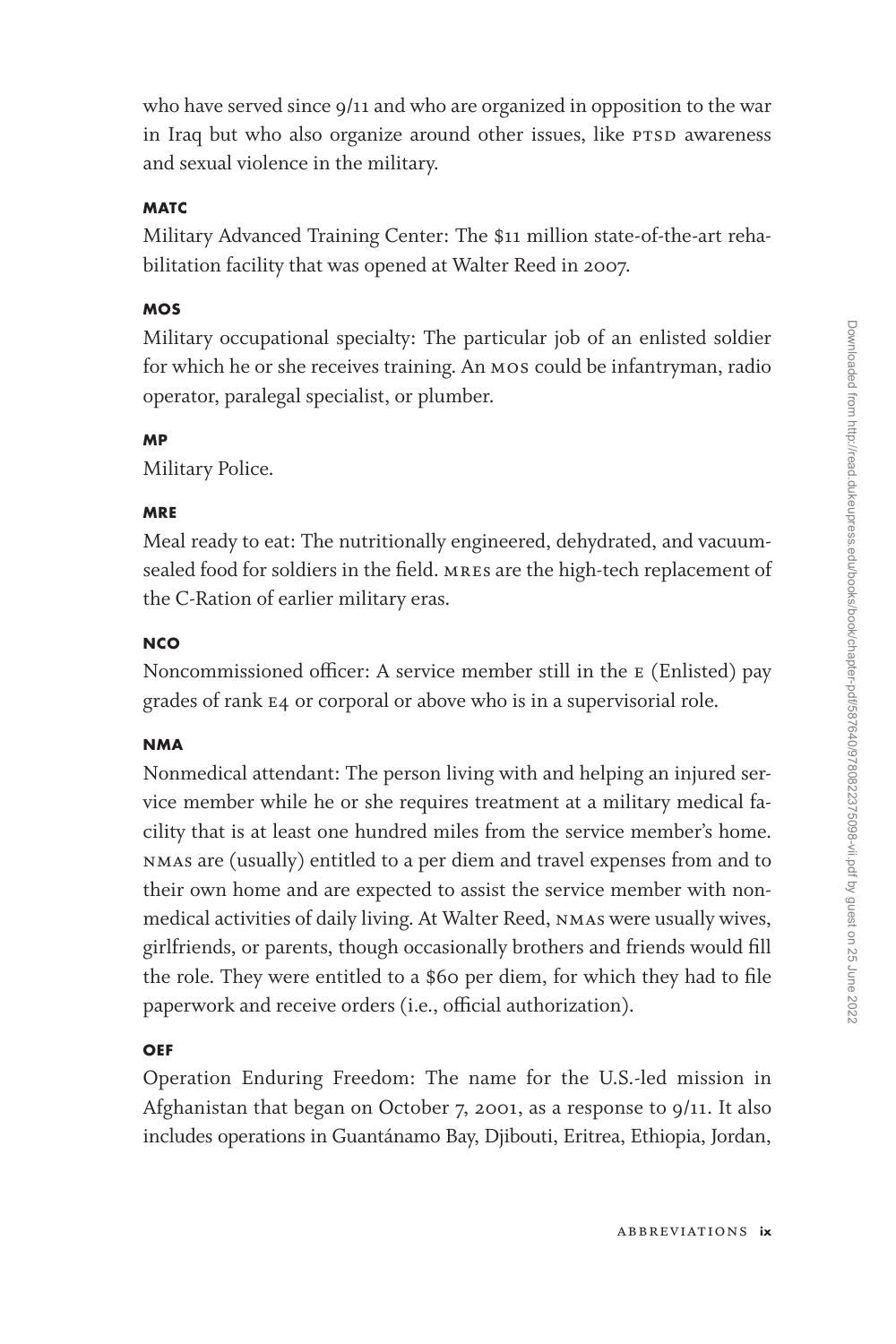Kenya, Kyrgyzstan, Pakistan, Philippines, Seychelles, Sudan, Tajikistan, Turkey, Uzbekistan, and Yemen. On December 28, 2014, the Obama administration declared an end to the operation.

# **OIF**

Operation Iraqi Freedom: The name for the U.S.-led mission in Iraq that began on March 19, 2003. On February 17, 2010, the Obama administration changed the name to Operation New Dawn (OND) to reflect the changing nature of the U.S. role there.

# **PICC LINE**

Peripherally inserted central catheter line: A tube that runs from the heart to the outside of the body (usually the bicep) through the most direct intravenous route. There is a port on the outside of the body to which intravenous medicine can be attached. At Walter Reed picc lines are most commonly used for administering aggressive antibiotics.

# **PT**

Physical training or physical therapy: Usually in the military, PT means physical *training* (i.e., exercise). At Walter Reed this meaning slides into physical *therapy* in a subtle way.

## **PTSD**

Posttraumatic stress disorder: The psychiatric diagnosis developed to recognize the particular psychic trauma of U.S. soldiers returning from the Vietnam War. Though the criteria are shifting, generally PTSD can be applied when a person's response to (experiencing or witnessing) a traumatic event includes a specified combination of pathological remembering or forgetting of the event, avoidance of things associated with it, emotional and affective numbing, heightened arousal, sleep disturbances, and other symptoms that begin after the event. The diagnosis was first recognized in the 1980 edition of the *Diagnostic and Statistical Manual of Mental Disorders* and has undergone significant revision in subsequent editions.

# **PX**

Post Exchange: The px is a subsidized store on an army base where only people with military ID (including dependents) can shop. They are often huge, sprawling, Walmart-like places selling everything from food to furniture and clothing.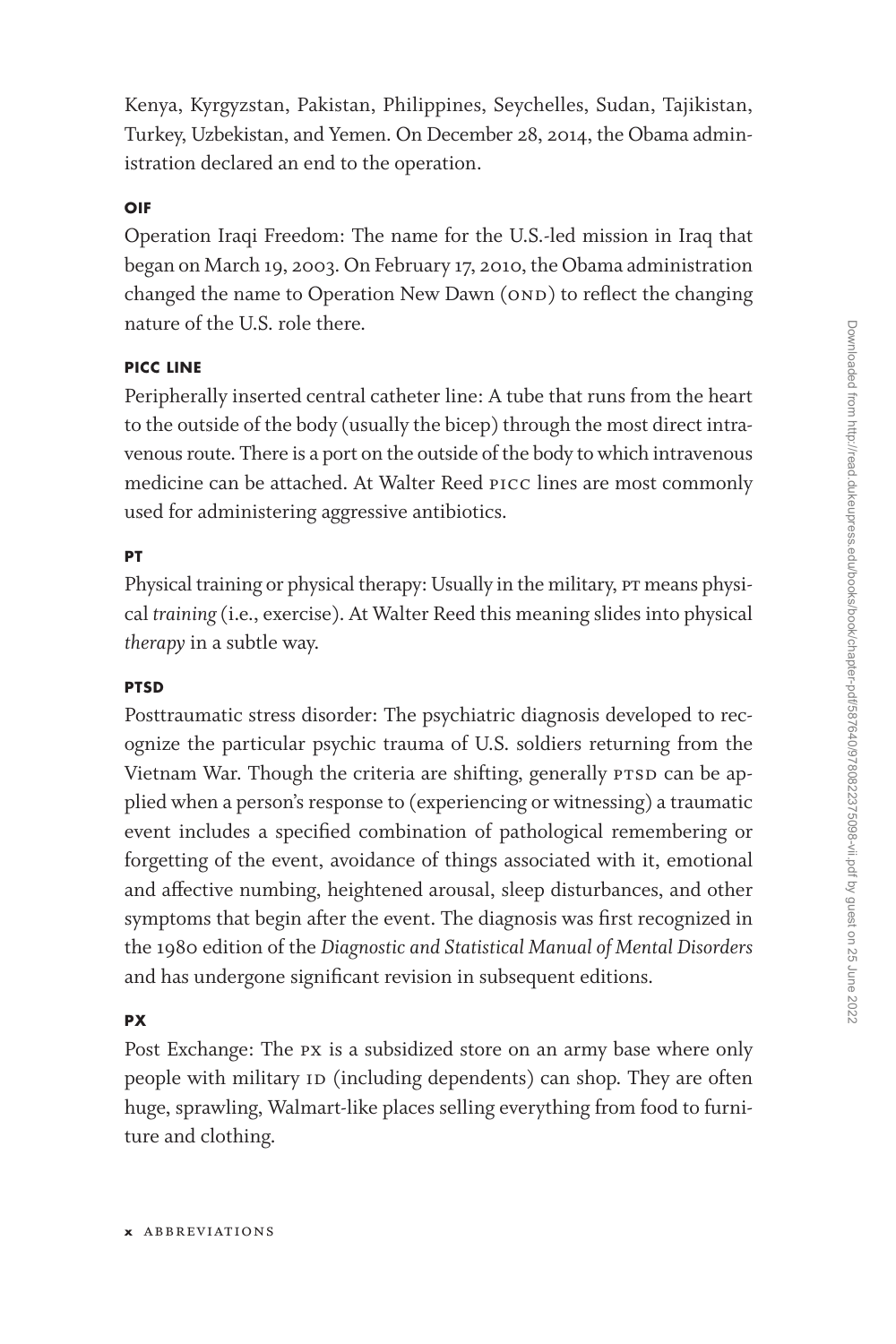# **SFAC**

Soldier and Family Assistance Center: A central location where soldiers and their family members can access services, get information, or ask for help about everything from child care to leave forms and substance abuse counseling. The sfac at Walter Reed also featured a huge storage room from which staff could retrieve DVDs, sweatshirts, and other items if soldiers or family members needed or wanted them.

## **TBI**

Traumatic brain injury: A brain injury acquired by sudden impact to the head, including concussive force, physical impact to the head, or penetrating wound to the brain itself. Of the three types of TBI clinically differentiated—mild, moderate, and severe—mild тви (or mTBI) is the most common in the current U.S. military context and, along with PTSD, is often identified as one of the signature injuries of the wars in Iraq and Afghanistan.

## **TRICARE**

A comprehensive suite of managed care health insurance products that is heavily subsidized and available to all members (civilian and military) of the Department of Defense and their dependents.

# **TSGLI**

Traumatic Servicemembers' Group Life Insurance: An extension of the low-cost sgLI provided to service members by the va. TSGLI entitles soldiers to \$20,000 to \$100,000 per limb lost. The payments for soldiers I knew were \$50,000 per limb. TSGLI was created in 2005 under Section 1032 of the Emergency Supplemental Appropriations Act for Defense, the Global War on Terror, and Tsunami Relief.

## **USO**

United Service Organization: A nonprofit, congressionally chartered, private organization founded in 1941 as an umbrella to unite other existing charitable groups wanting to support members of the U.S. military. They are perhaps best known for their tours, during which they bring entertainers (usually comedians and musicians) to perform for service members stationed around the world, especially downrange.